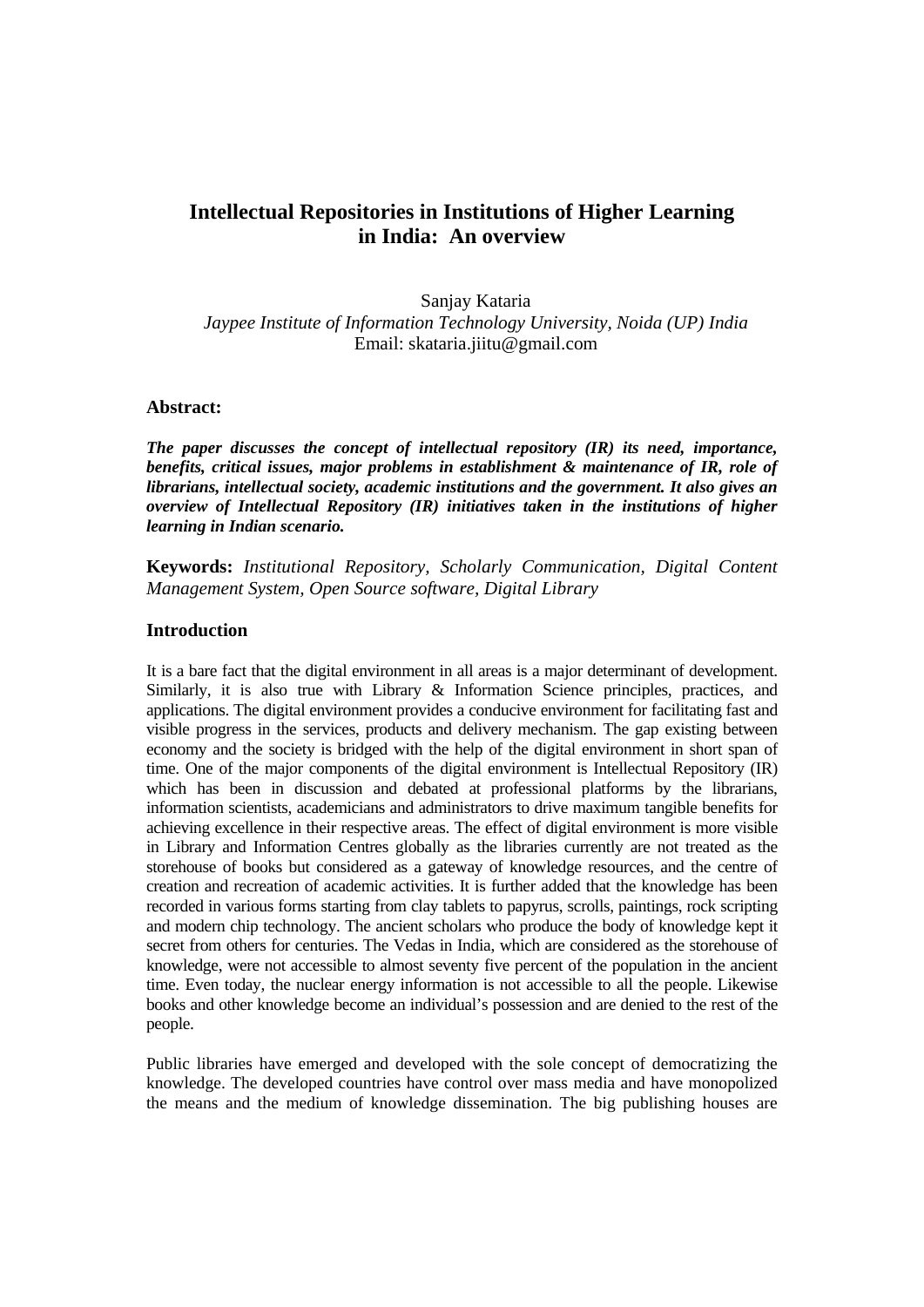controlling the research and its publications all over world. The developing countries due to the financial crunch are not able to sustain their knowledge centers. Most people would like to have things free of cost. It is human nature. The habit or desire to have things free has developed into a full-scale subject of concern and the solutions are being searched to find out the human desire to access knowledge free of cost. Intellectual Repository is an answer to the thrust of knowledge especially for those who have been deprived of it due to a number of reasons. The process of empowering the faculty and researchers through knowledge sharing in form of IR in recent time has taken a big leap.

### **Concept of Intellectual Repository (IR)**

An IR is a system in which a common consensus is developed among common interest oriented persons to share their contributions that are in their possession in form of articles, research papers etc. It is considered the wealth of everybody among such group. The contributor loses her/his claim over the knowledge once he/she has contributed the article thereby making it available to those who are in need of the related knowledge. The recipients are benefited by the quality literature of eminent writers by paying nothing and violating no rule of any land. In this way an Intellectual Repository is a continuous amalgamation of various activities including contributing articles, communicating to the repository and participating in building the IR.

Lynch Clifford (2003) expresses his views on Intellectual Repository, "a university-based institutional repository is a set of services that a university offers to the members of its community for the management and dissemination of digital materials created by the institution and its community members. It is most essentially an organizational commitment to the stewardship of these digital materials, including long-term preservation access or distribution." The crucial word Lynch uses here is "community". The term institutional repository implies a community based service although repository developers interpret this in different ways.

#### **Needs of Intellectual Repository**

Since India is coming out from the shadows of backwardness and the agony of LDC i.e Less Developed Country, it is needed that the support for her nourishment must come from all corners of the intellectual society. The shrinking budgetary support, increasing cost of reading material and the mind set and attitudinal patterns of the managers in institution of higher learning clearly indicate that some alternatives to meet these challenges have to be found out. Institutional Repository should be renamed as "*Intellectual Repository"* as it is more appropriate and comprehensive term. It is through this system that quality of intellectual output can be measured since till now there is no quality measurement method for the publishers and contributors. Therefore, there is a great need of such intellectual repositories in institutions of higher learning so that a network of intellectual repository access can be explored.

## **Benefits of Intellectual Repository:**

D. Prosser (2003) highlights the benefits of Institutional repository as under:

1. The institutional repository model provides a means for institutions to create archives and make available their wealth of knowledge. It allows individuals (scientists and researchers) to self-archive their own material.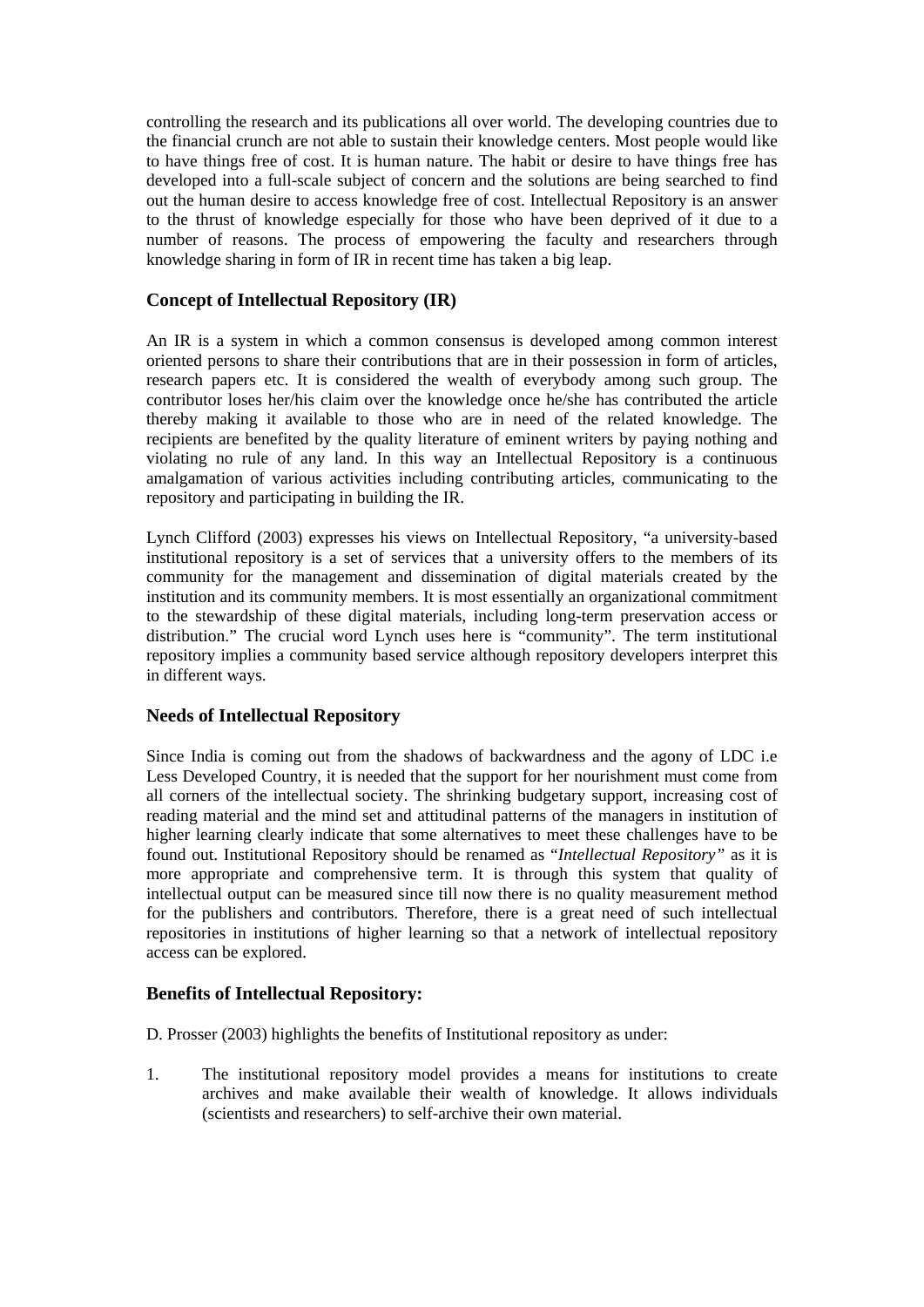- 2. For the individuals the institutional repository acts as a central archive for their work, representing a CV that provides a complete list of their research over the years. Because it is open access, it increases the dissemination and impact of their work.
- 3. For institutions it acts to preserve their intellectual wealth. It increases their visibility and prestige, and can act as an advertisement for funding sources and industrial sponsors.
- 4. For society it provides access to the world's research and ensures the long term preservation of research.

## **IR Initiatives in Indian Scenario**

India is not lacking behind in building intellectual repositories because many premiers' institutions like IITs, IIMs, IISc and Universities have already taken the initiative of IR. The various government and professional bodies are also involved to help these institutions and universities for building intellectual repositories. Recently, the Government of India has setup the Knowledge Commission (KC) to prepare a clear cut road map for the institutions of higher learning in India for taking the initiative like upgradation of libraries and building Intellectual Repository. Similarly, The University Grant Commission, (UGC) has already setup a separate agency namely Information Library Network (INFLIBNET) with the objective of modernization of libraries and setting up knowledge centres for accessing and sharing the vast knowledge of research. The INFLIBNET is providing the specialized training and networking of libraries among its member institutions and universities for selecting, managing, preserving and disseminating scholarly materials. Some professional associations and societies like Developing Library Network (DELNET) Society for Advancement of Library & Information Science (SALIS) and Indian Library Association (ILA) are also involved in modernization of libraries, training and setting up the IRs. The following table shows the growth of IR in India at a glance:

| <b>Name</b>                                         | <b>Host Institution</b>                                      | URL                                         | No.<br>- of<br><b>Items</b> | <b>Types of Documents</b>                                                          | Softwar<br>e Used |
|-----------------------------------------------------|--------------------------------------------------------------|---------------------------------------------|-----------------------------|------------------------------------------------------------------------------------|-------------------|
| Digital<br>Greenstone<br>Library@ IITK              | <b>IIT Kanpur</b>                                            | www.cse.iitk.ac.in/gsdl/cgi-<br>bin/library | 797                         | Theses, Dissertation<br>and Project of CS                                          | Greensto<br>ne    |
| Eprint@du                                           | Delhi University                                             | http://eprints.du.ac.in                     | 165                         | Research<br>Articles.<br>papers                                                    | Eprints           |
| IITB@dspace                                         | <b>IIT Bombay</b>                                            | http://dspace.library.iitb.ac.in/<br>dspace | 14                          | <b>Faculty Publication</b>                                                         | <b>D</b> space    |
| Digital Repository of DCE                           | Delhi College of Engineering                                 | http://202.141.12.109/dsapce/               | 321                         | Research<br>papers,<br>dissertation,<br>thesis,<br>articles.<br>project<br>reports | Dspace            |
| Librarian's Digital Library<br>(LDL)                | &<br>Research<br>Documentation<br>Training Centre (DRTC)     | https://drtc.isibang.ac.in/                 | 330                         | Research<br>Papers,<br>Articles, Reports, etc.                                     | <b>DSpace</b>     |
| <b>D</b> Space<br><b>GBPUAT</b><br>at<br>University | of<br>G.B.<br>Pant<br>University<br>Agriculture & Technology | http://202.141.116.205/dspac<br>e/          | 82                          | Research<br>Papers,<br>Articles.<br>Reports,<br>Thesis, etc.                       | <b>DSpace</b>     |
| <b>IIA</b> Repository                               | Indian Institute of Astrophysics                             | http://prints.iiap.res.in/                  | 1386                        | Research<br>Papers,<br>Reports,<br>Articles.                                       | <b>DSpace</b>     |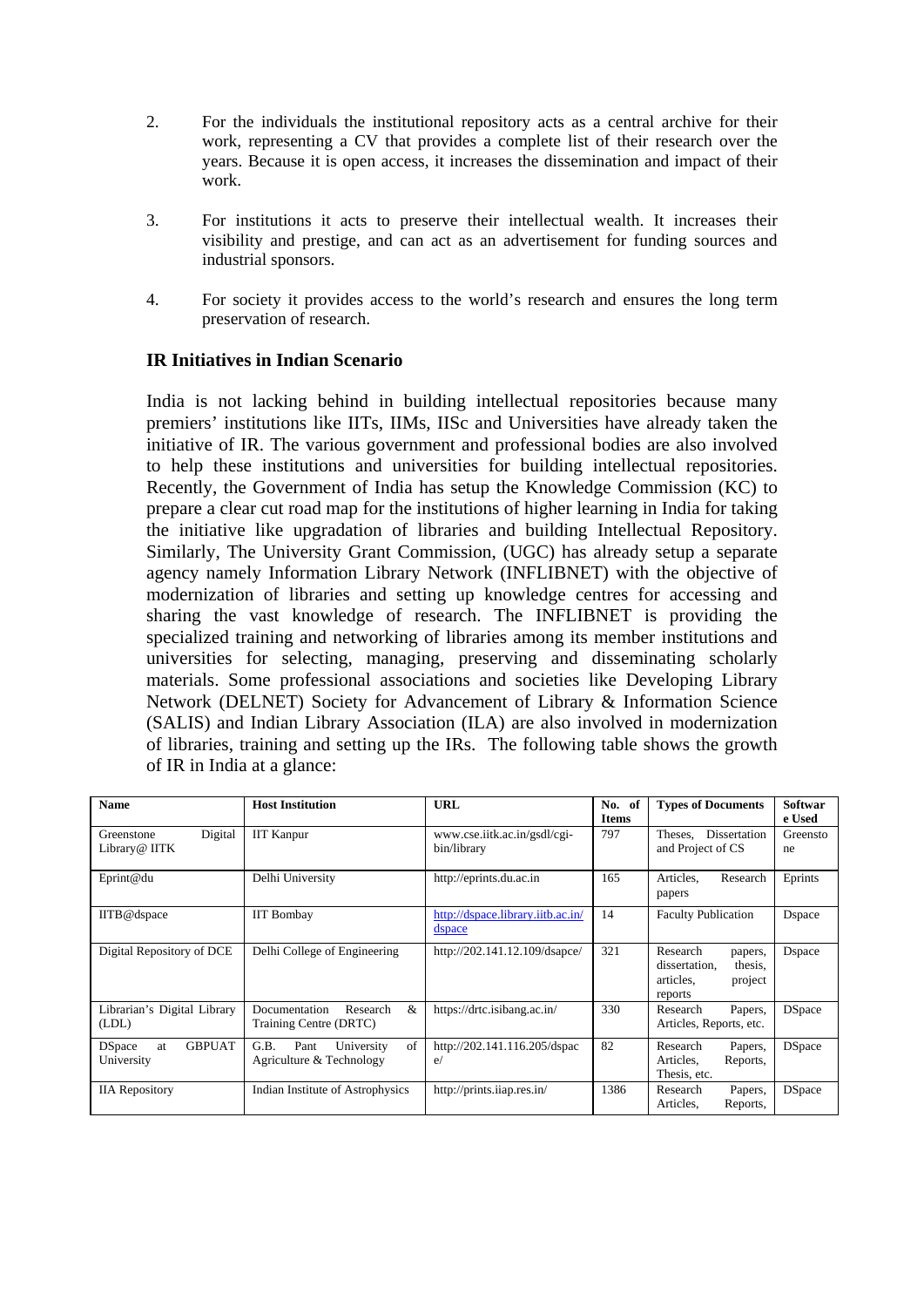|                                           |                                                     |                                               |      | Thesis, etc.                                                 |                |
|-------------------------------------------|-----------------------------------------------------|-----------------------------------------------|------|--------------------------------------------------------------|----------------|
| EPrints@IIITA                             | Indian Institute of Information,<br>Allahabad       | http://eprints.iiita.ac.in/                   | 22   | Research<br>Papers,<br>Articles.                             | EPrints        |
| DSpace@IIMK                               | Indian Institute of Management,<br>Kozhikode (IIMK) | http://dspace.iimk.ac.in/                     | 227  | Research<br>Papers,<br>Articles, Reports, etc.               | <b>DSpace</b>  |
| EPrints@IIMK                              | Indian Institute of Management,<br>Kozhikode (IIMK) | http://eprints.iimk.ac.in/                    | 25   | Research<br>Papers,<br>Articles,                             | <b>EPrints</b> |
| EPrints@IISC                              | Indian<br>Science<br>Institute<br>of<br>(IISC)      | http://eprints.iisc.ernet.in/                 | 6990 | Research<br>Papers,<br>Articles.                             | EPrints        |
| ETD@IISc                                  | Science<br>Indian<br>Institute<br>of<br>(IISC)      | http://etd.ncsi.iisc.ernet.in/                | 224  | <b>Theses</b><br>&<br><b>Dissertations</b>                   | <b>DSpace</b>  |
| EPrints@IITD                              | Indian Institute of Technology,<br>Delhi (IITD)     | http://eprint.iitd.ac.in/dspace/              | 2138 | Research<br>Papers,<br>Articles, Reports, etc.               | <b>DSpace</b>  |
| DSpace at INSA                            | Indian<br>National<br>Science<br>Academy (INSA)     | http://61.16.154.195/dspace/                  | 818  | Conference<br>Papers,<br>Articles, Reports,                  | <b>DSpace</b>  |
| ISI Library, Bangalore                    | Indian<br>Statistical<br>Institute.<br>Bangalore    | http://library.isibang.ac.in:80<br>80/dspace/ | 10   | Research<br>Papers,<br>Articles, Reports, etc.               | <b>DSpace</b>  |
| <b>DSpace at INFLIBNET</b>                | <b>INFLIBNET</b>                                    | http://dspace.inflibnet.ac.in                 | 428  | Research<br>Papers,<br>Articles, Reports, etc.               | <b>DSpace</b>  |
| <b>NAL</b><br>Institutional<br>Repository | National Aerospace Laboratories<br>(NAL)            | http://nal-ir.nal.res.in/                     | 2428 | Research<br>Papers,<br>Articles, Reports, etc.               | EPrints        |
| <b>DSpace at NCRA</b>                     | for<br>Radio<br>National<br>Centre<br>Astrophysics  | http://ncralib.ncra.tifr.res.in/<br>dspace/   | 22   | Research<br>Papers,<br>Articles,<br>Reports,<br>Thesis, etc. | <b>DSpace</b>  |
| <b>EPrints at NCL</b>                     | National Chemical Laboratory<br>(NCL)               | http://dspace.ncl.res.in/                     | 357  | Research<br>Theses.<br>Papers,<br>Articles.<br>Reports, etc. | <b>DSpace</b>  |
| OpenMED@NIC                               | Informatics<br>National<br>Centre<br>(NIC)          | http://openmed.nic.in/                        | 1474 | Research<br>Papers,<br>Articles, Reports, etc.               | EPrints        |
| Digital Repository Service<br>of NIO      | National<br>Institute<br>of<br>Oceanography         | http://drs.nio.org/drs/                       | 579  | Journal<br>articles.<br>conference<br>proceeding             | <b>DSpace</b>  |
| Dspace@NITR                               | National<br>Institute<br>of<br>Technology, Rourkela | http://dspace.nitrkl.ac.in/dsp<br>ace/        | 223  | Research<br>Theses,<br>Papers,<br>Articles.<br>Reports, etc. | <b>DSpace</b>  |
| Digital Repository of RRI                 | Raman Research Institute                            | http://dspace.rri.res.in/                     | 2230 | Research<br>Papers,<br>Articles,<br>Reports,<br>Thesis, etc. | <b>DSpace</b>  |
| Vidyanidhi                                | University of Mysore                                | http://www.vidyanidhi.org.in<br>$\sqrt{2}$    | 1835 | <b>Theses</b><br>&<br>Dissertations                          | <b>DSpace</b>  |

#### **Table 1 Growth of IR in India**

## **IR at Learning Resource Centre, JIIT University**

The Jaypee Institute of Information Technology University, Noida (UP) India is a leading university in the filed of technical education in India. The vision of this university is "*To become a centre of excellence in the field of IT Education & Training, comparable to the best in the world for producing professionals who shall be leaders in innovation".* The faculty members, research scholars, staff and students of this university produces a lot of intellectual asset in form of research papers, project reports, books, conference papers, theses, dissertations, articles etc. It is necessary to preserve, manage and make it accessible to its community and society for sharing and visualizing their innovations. The Learning Resource Centre known as LRC has taken the initiative to design & development of IR model for managing, preserving and disseminating the intellectual asset among its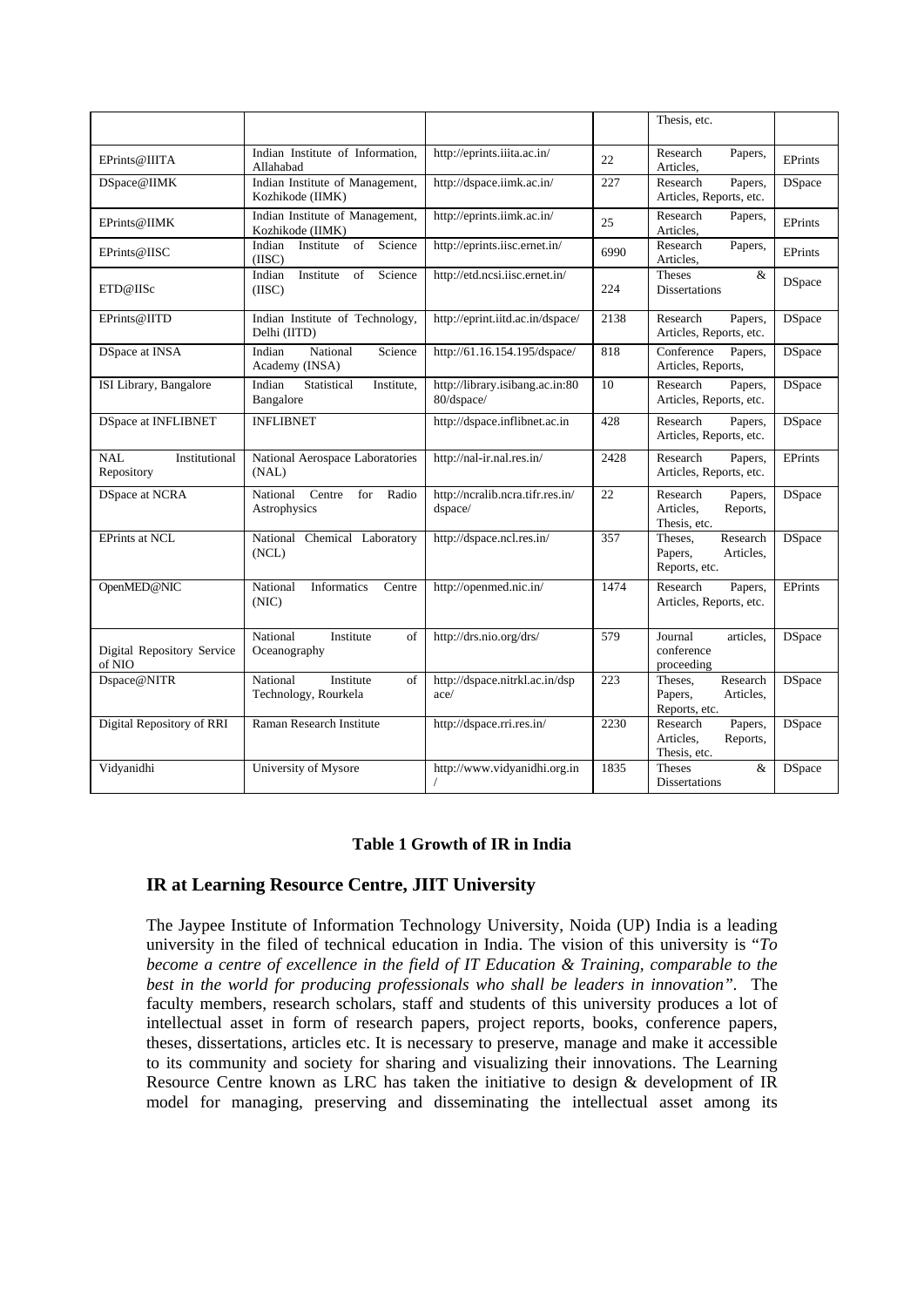community. A model of IR has been developed namely "LRC-DRS". Initially, it is accessible on local areas network but very soon will be connected to internet. Screen shot of IR model is given below:

### **Home Page of LRC-DRS:**



**Figure 1 Homepage of LRC-DRS at JIIT University** 

## **Critical Issues Related to IR**

Some critical issues have been identified during the experiment of IR at JIIT University. It is necessary to keep in mind these issues before taking the initiative in the respective institutions. These relate to copyright, lack of skills, capacity building, selection of software, hardware, digitization of content, organizational commitment and selection of contents etc.

## **Major Problems of Intellectual Repositories in India**

Whenever an Intellectual Repository initiative is undertaken, it is first planned keeping in view the objectives of the respective institution as well as initiative. Then a prototype is developed, tested and implemented. After achieving satisfactory results, the intellectual repository is developed and implemented at a higher scale and again tested. Some institutional repositories that have been visited to gather information are not presently accessible through Internet due to various reasons.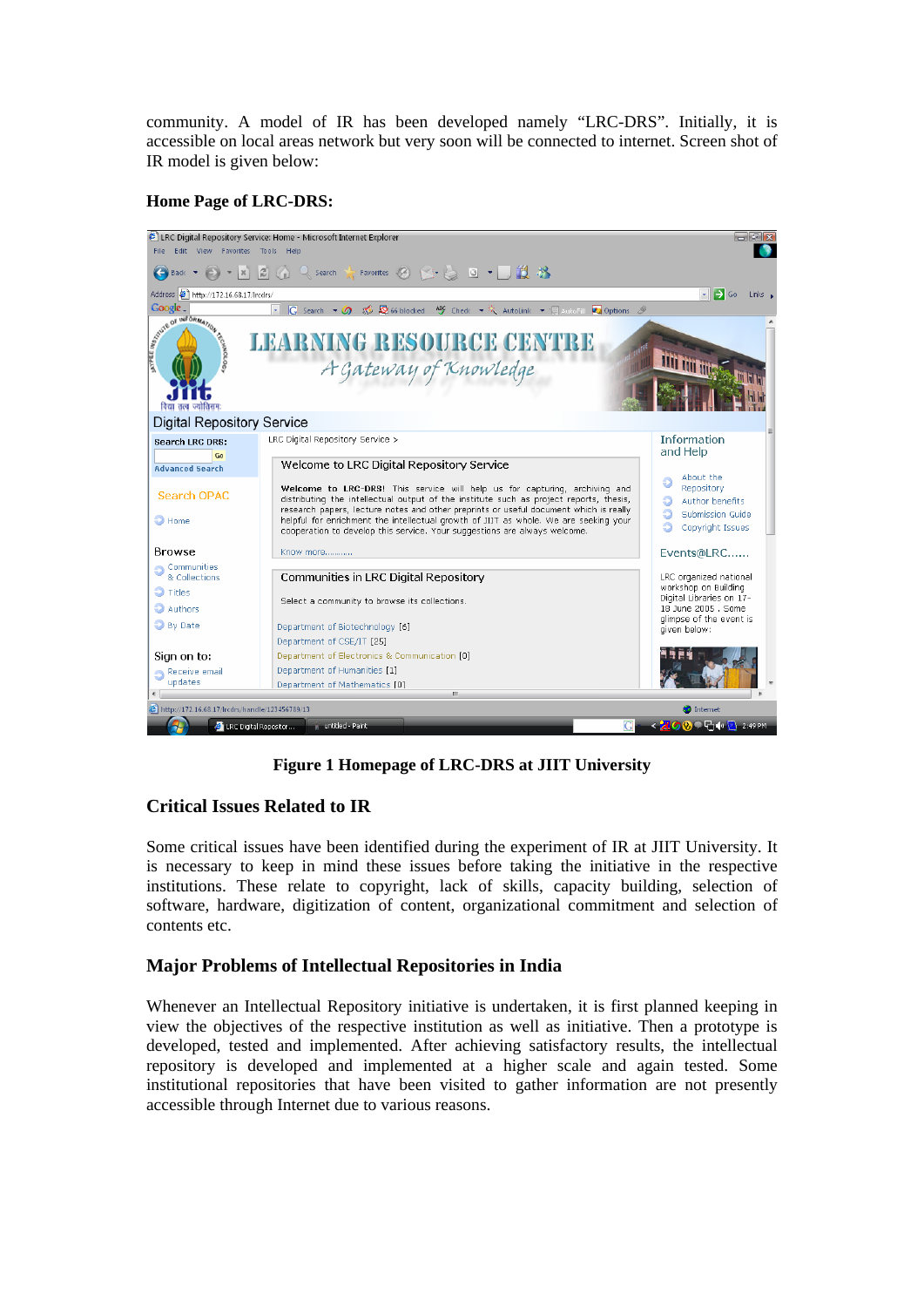### **1 Selected Problems and Solutions of IR initiative:**

As mentioned earlier the mindset and attitude of the managers and the managed is steeped in the traditional thought. It is very difficult to satisfy the manager why IR is necessary. Some areas of mindset and the solutions for over coming them are as follows:

### **1.1 Mindset of Authority**

The intellectual repository proposal generally comes through the library manager. The higher authority of the institutions is hardly convinced while discussing the matter in absence of librarian that the librarian can do this extra ordinary intellectual work. It is because of fact that the proper recognition of the library profession has not yet taken in the society but the new crop of the librarians is highly intelligent, technically sound, technologically well equipped and with open mind and committed for library profession are now ready to take the leap. Therefore, the responsibility of convincing the higher authority is of this generation.

### **1.2 Lack of Presentation Skills**

It has been noticed that the presentation techniques of librarians have been very poor from the decade. Therefore, they are not able to convince the authority for taking up the initiative like IR in their respective organizations. This has led to the belief that librarians are not at all fit for taking new initiative. This perception need to be changed by the new generation librarians. Through audio visual and with other presentation aids the higher authority should be shown the project in the best possible way.

### **1.3 Financial Crunch:**

The mind set is very clear that the authorities do not allocate additional fund for expansion and innovation until and unless the project is important for organization and society. New generation librarian should present the case in such a way that the investment can be shown a benefit to the institutions/organization in the times to come. The alternative method of budget and the possible income form the various sources can also be put forward for the consideration.

#### **1.4 Introspection by the Librarians**

 The problem of mind and attitudinal behavior is related to not only to the authority but also equally associated with librarians. Librarians should have to change orthodox thinking and develop themselves into a role model. Some times the authorities have their own limitation and or not in position to approval the proposal due to various factors. The librarians should not think that the authorities are not accepting their proposal.

## **2 Problems after Taking Initiatives**

## **2.1 Acceptability**

One of major problem for Library and information professionals is to get acceptance/approval of the authority of the institute/university for setting up the institutional repository. Secondly, it is really difficult to get research output of faculty members and research scholars for putting into the intellectual repository of the university or institute.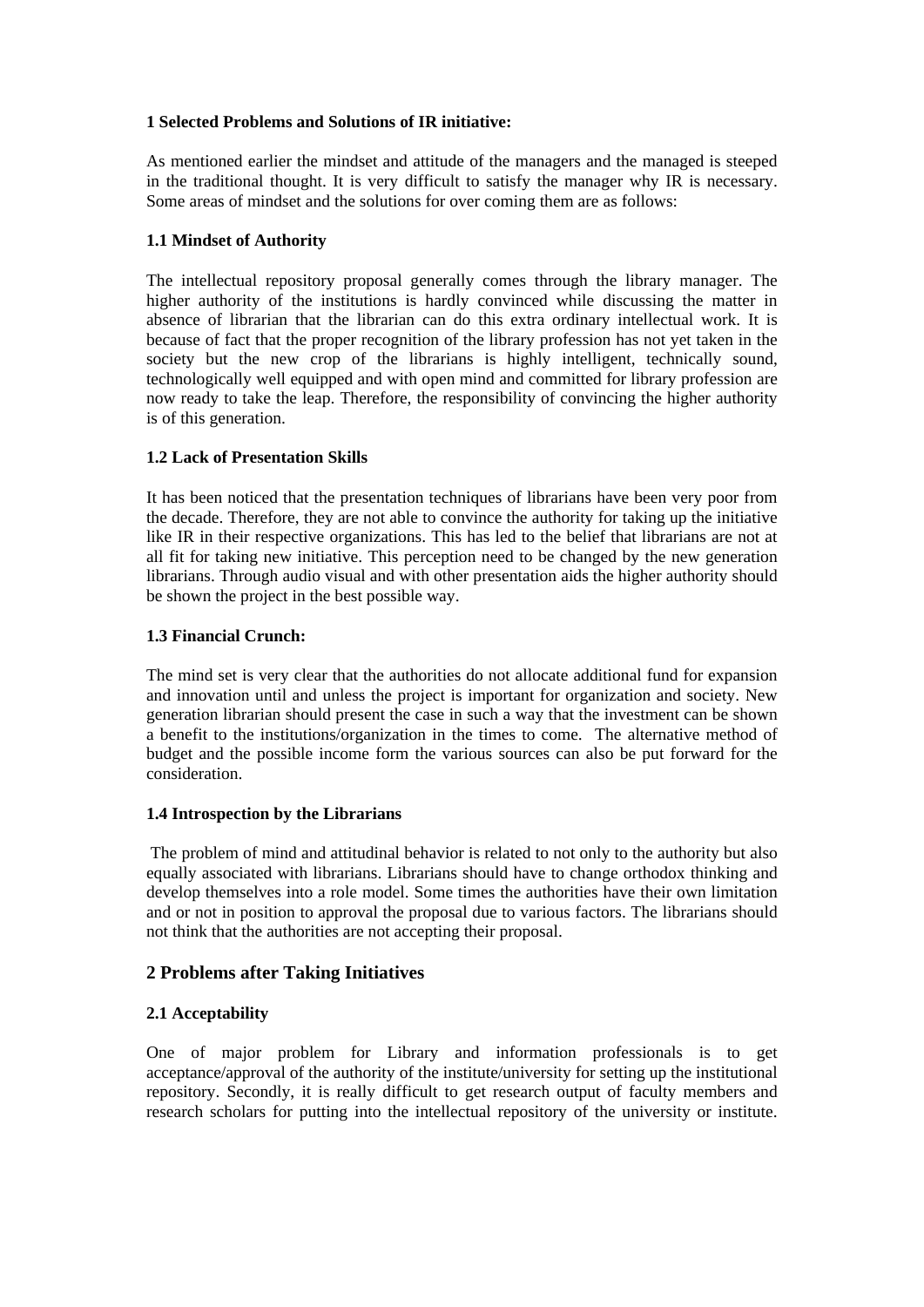Some times library professionals are not successful in convincing the intellectual community of the importance of intellectual repository and its role.

### **2.2 Visibility:**

It has been noticed that many organizations have established the intellectual repository but they are not interested to share the same with society like defence (DRDO) and other research institutions in India.

### **2.3 Sustainability**

The establishment of institutional repository is a lengthy and difficulty task because lot of efforts and instvestement is involved. Therefore, it is necessary to maintain and sustain the IR for long term preservation. The maintenance part includes the review of the content, revising and updatation of the hardware and sustaining the accessibility etc. It is observed during the web survey that most of institutions/universities are not updating, reviewing and maintaining their IR timely.

### **2.4 Accessibility**

- The uniform resource locator (URL) changes from time to time but not updating their link on web pages link.
- Due to problem of power and unseen factors, the web server is not operational round the clock.
- There is total gap between the service discontinuation and webpage update.
- Some time, the server does not work due to under maintenance.

The library professionals responsible for maintaining intellectual repositories should regularly review their accessibility in order to minimize these problems. They can invite feedbacks from users to provide more user-friendly access to resource materials.

## **Lesson Learnt:**

Based on review of literature, analytical web survey, discussions with experts, and experiment at JIIT University, some lessons have been learnt which may found useful for other similar institutions of higher learning.

#### **1. Organizational Commitment**

There should be a strong commitment from the organization with well preparation and sufficient infrastructure. It has come know that mostly existing IRs have been initiated by Libraries and Information Centres (LIC) but are not supported by academia in submitting their intellectual asset into repository. In such a situation, it is necessary for the organizations to convince their faculty members and research scholars to submit their intellectual asset into repository. Contributors should be suitability rewarded.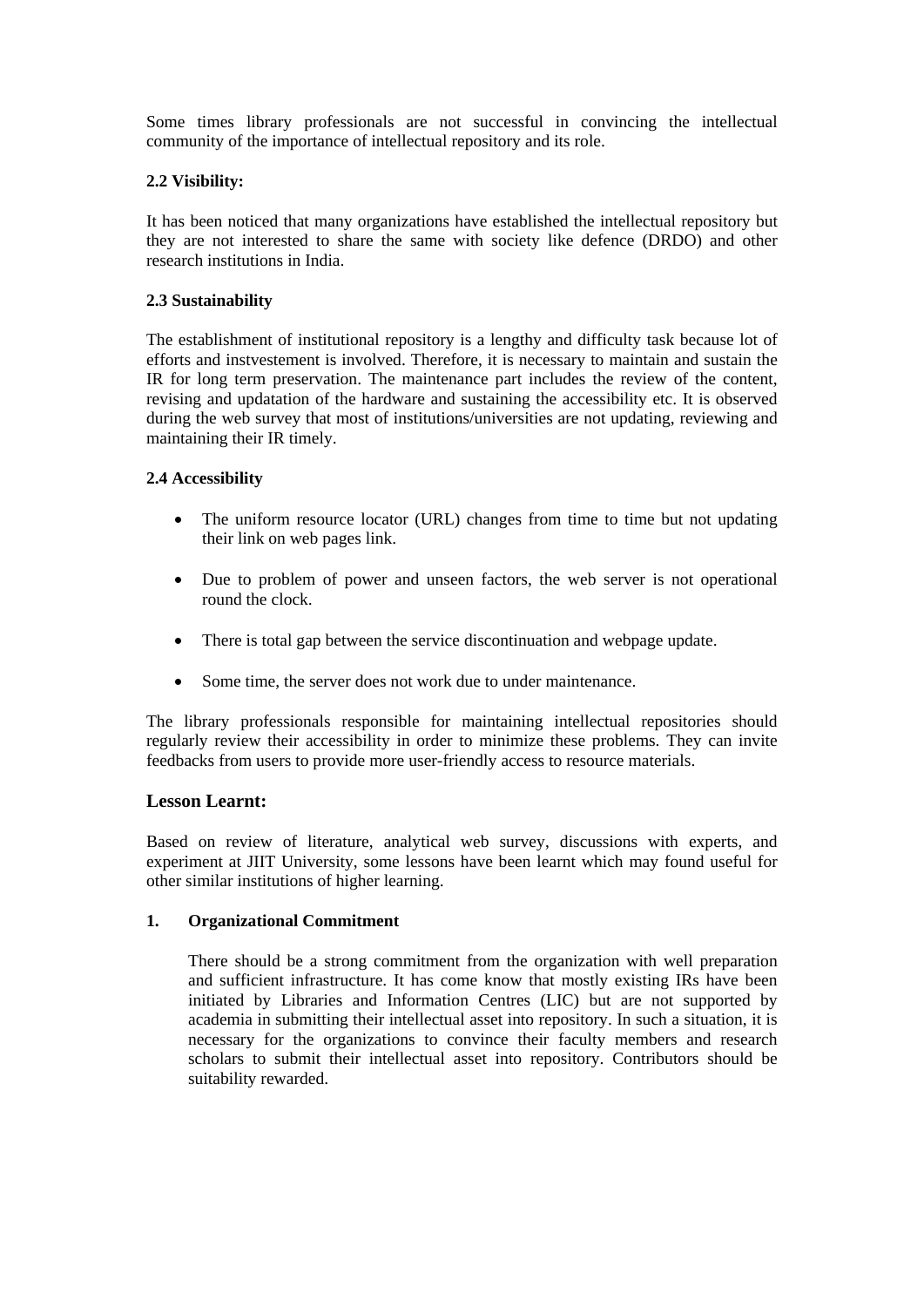#### **2. Well Defined Policy**

Institutions should design a well defined policy of IR where some important issues and decisions should be taken. The issues include selection of contents, review of content and content submission, licensing policy, copyright issues, author agreement etc. No one can get success without systematic planning. It is, therefore suggested that the policy of IR should be well defined by the authority.

#### **3. Selection of Hardware and Software**

The selection of software plays an important role in building of IR. Similarly, the hardware must be latest which could support the IR for long term sustainability. Selection of software should be done on the basis of standard parameters like customization, network configuration, standard DBMS, users friendly interface etc. Similarly, hardware should be latest with sufficient speed  $\&$  storage. It is realized during the web survey that some IR are not accessible 24x7 due to reasons like load capacity of server and poor bandwidth.

### **4 Selection of Content**

The content is most important because the quality of content gives value to the repository and as well as increase the prestige and visibility of the organization. It is therefore suggested that the selection of contents should be done carefully and should be reviewed by the subject experts.

### **5 Periodical Training**

All the staff members and users of repository should be well trained for the optimal use and better result; otherwise all the investment and effort on IR will go waste.

#### **6 Critical Review and Feedback**

The critical review and feedback helps the developers of IR to know the weakness and drawbacks of the system. It has come to noticed during the web survey that many IRs are not reviewed & maintained regularly after implementation. Therefore, the system of cross verification, feedbacks and review of IR is very essential for it success.

#### **7 Regular Maintenance**

The maintenance is very necessary for all type of activities. The infrastructure, hardware and software should be properly maintained because establishment of IR involved a lot efforts and Investment.

## **Conclusion**

The Learning Resource Centres, previously known as libraries, are increasingly facing the problem of hike in the subscription rates of journals. Similarly, others resource materials have also become very costly and are becoming out of reach of the libraries. The user pressure on libraries especially in the Institutions of higher learning has increased manifold and as a result the libraries are required to gear themselves to meet their comprehensive and